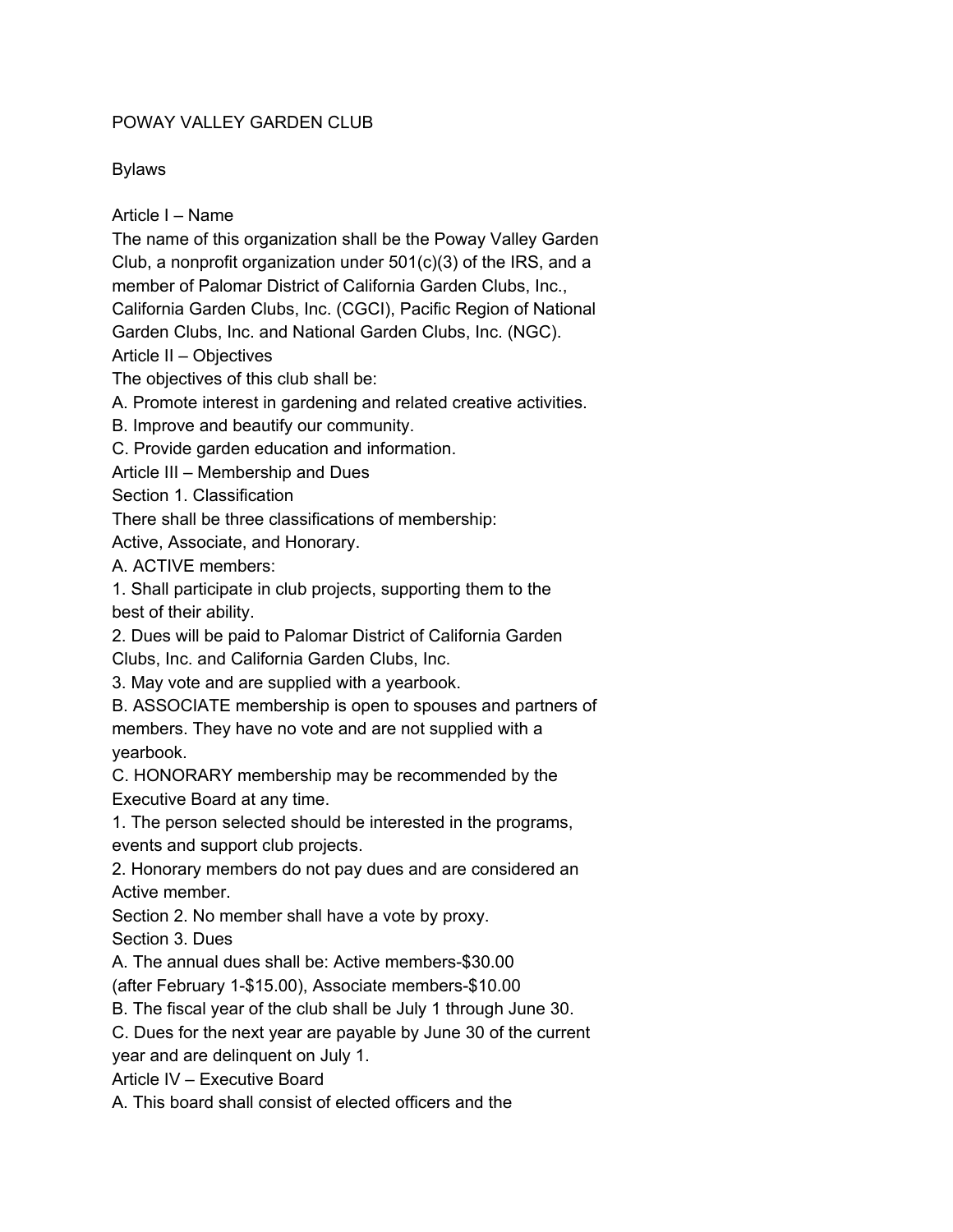Parliamentarian.

B. Executive Board meetings may be held once each month, or as necessary at a time and place determined by the Executive

Board, to conduct such business as may be necessary between General Meetings.

C. Each elected office is allowed one (1) vote on the Executive Board.

D. Four (4) voting Board Members shall constitute a quorum of the Executive Board.

E. By the end of the fiscal year, the Executive Board shall select a qualified person to conduct a financial review.

Article V – Officers and Their Duties

Section 1. Classification

A. The elected officers shall be President, First Vice-President,

Second Vice-President, Recording Secretary, Corresponding Secretary and Treasurer.

B. The Parliamentarian shall be appointed by the President, subject to ratification by the Executive Board, and shall have a vote on the Executive Board.

C. Officers and Parliamentarian shall attend the Board Meetings.

Section 2. Duties of Officers

A. The President shall:

1. Preside at meetings of the club.

2. Appoint all chairpersons of standing and special

committees and create general committee rules.

3. Be an ex-officio member of all committees with the

exception of the Nominating Committee.

4. Attend all District Meetings and/or appoint delegates/

alternates to represent club if unable to attend.

5. No member shall serve more than two consecutive years as President.

6. Be a check signing officer.

B. The First Vice President shall:

1. Perform the duties of the President in his/her absence.

2. Be the Program Chairperson.

3. Be a check signing officer.

C. The Second Vice President shall:

1. Perform duties of the President and First Vice President in their absence.

2. Be the Membership Chairperson and maintain membership information.

3. Provide current membership information to Corresponding Secretary for distribution of General Meeting minutes.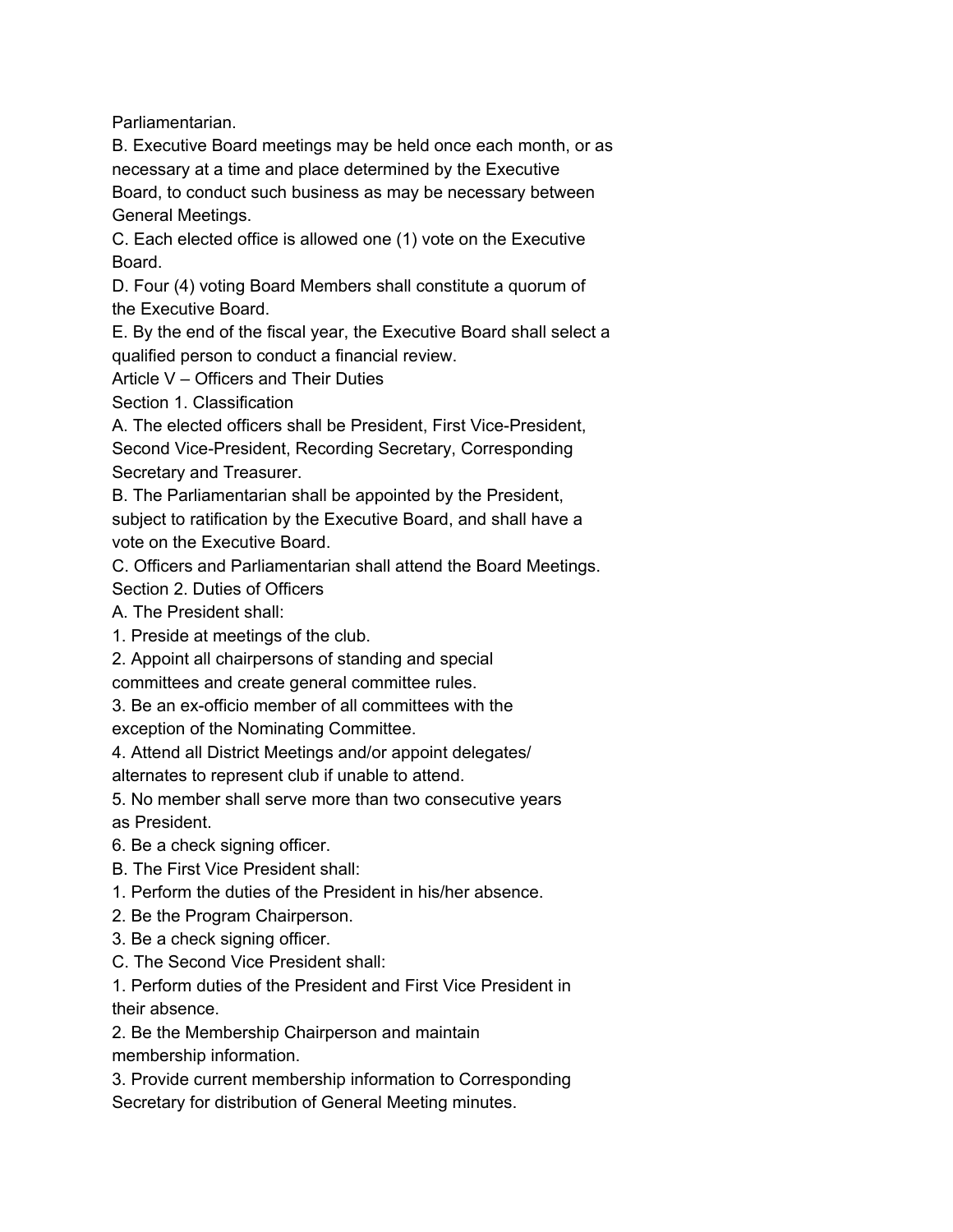Article V Section 2 continued...

D. The Recording Secretary shall:

1. Record the minutes of the Executive Board and the

General Meetings. These minutes shall be provided to the

Executive Board for review prior to general distribution.

2. Send General Meeting minutes to the Corresponding Secretary for general distribution.

3. Shall call any meeting to order in the absence of the President and Vice-Presidents.

4. Keep a permanent record of all minutes and Bylaws with noted amendments.

E. The Corresponding Secretary shall:

1. Handle all incoming and outgoing correspondence of the club.

2. Assume duties of the recording secretary in their absence.

3. Maintain an updated list of members' email addresses.

4. Provide and distribute information to all club members via email, phone or regular mail.

5. Distribute General Meeting minutes to all members.

6. Provide appropriate information for the Poway Valley

Garden Club website to the webmaster.

F. The Treasurer shall:

1. Be Chairperson of the Budget committee.

2. Be custodian of all funds belonging to the club, depositing them properly in the bank designated by the elected Executive Board.

3. Keep an accurate record of all funds and prepare a written report to be presented at the General Meeting with copies for the President and Recording Secretary.

4. Maintain a record of budgeted expenditures. Contact committee chair and/or Executive Board Members if budget is exceeded.

5. Present all bills not covered by the budget at the General Meetings.

6. Write all checks after approval and distribute at the regular meeting or within 10 days.

7. Signatures: It is necessary to have two signatures on any check. The designated check signing officers are:

President, First Vice President and Treasurer.

The Treasurer will update signature cards at the bank

within 30 days after a change of any of these officers.

8. Update the number of members quarterly.

9. Forward per capita dues, based on the total membership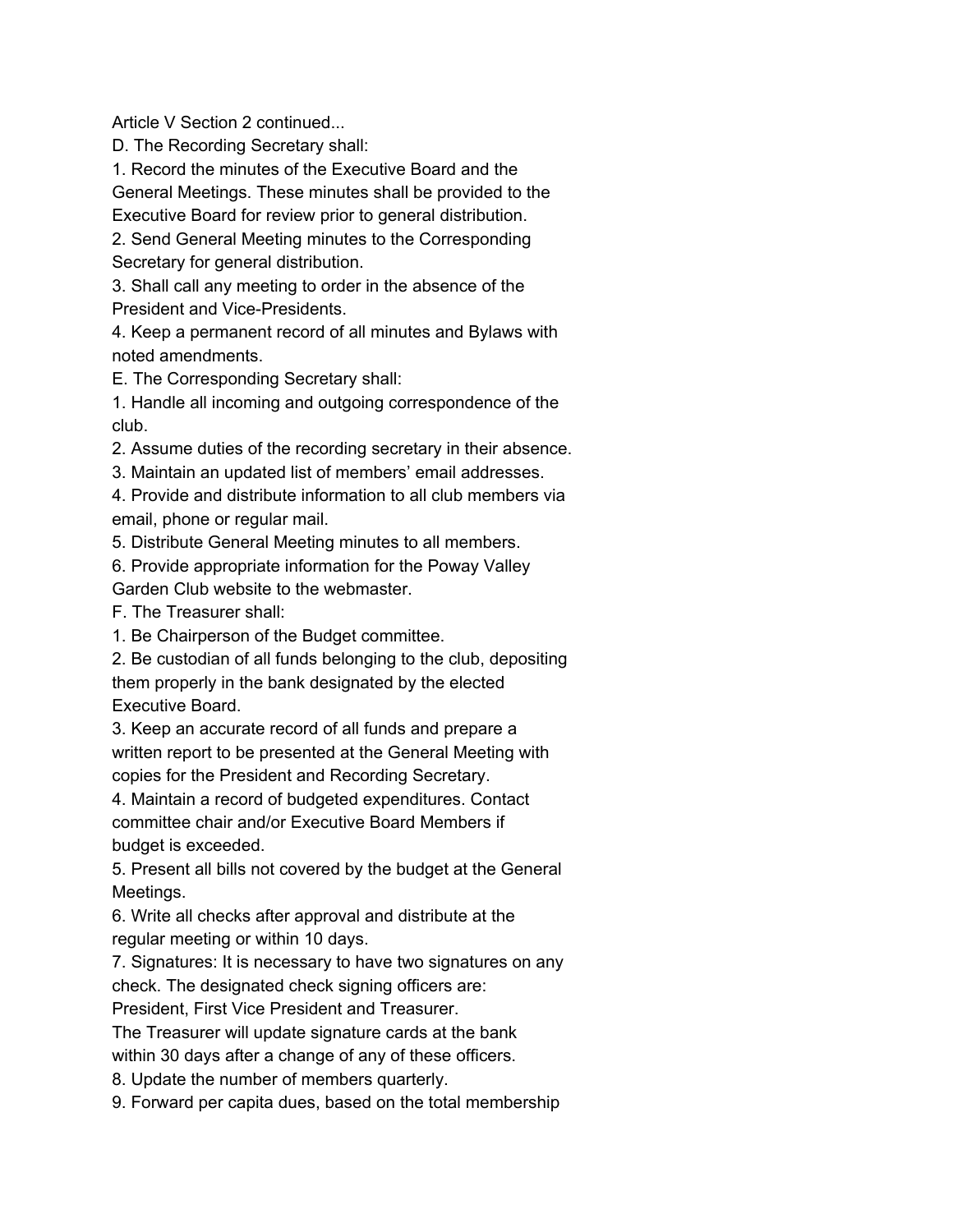as of June 30, to the CGCI Membership chairperson.

10. Send additional per capita dues to CGCI Membership Chair if the membership increases the June 30 count. Article V Section 2 continued...

11. Forward annual dues to Palomar District no later than July 31.

12. Submit books for financial review within 30 days after close of each fiscal year.

G. The Parliamentarian shall:

1. Advise on parliamentary procedure when requested.

2. Be chairperson of the Bylaw Committee.

3. Review Bylaws and Standing Rules and, if necessary,

form a Bylaw Committee to address changes.

Article VI – General Meetings

A. General Meetings of the membership shall be held on the second Wednesday of each month from September through June, unless otherwise authorized by the Executive Board.

B. Twenty-five (25) members, two of whom shall be Executive Board members, shall constitute a quorum.

C. Elections shall be held at the General Meeting in May.

Article VII – Committees

A. Committee chairpersons are organized and appointed by the President with the advice of the Executive Board.

B. Each committee chairperson may appoint the members of their committee.

C. The quorum of a committee is the majority of its members.

Article VIII – Nominations and Elections

Section 1. Nominations of Officers

A. To be eligible for an elected office, a member must be a paid member.

B. A Nominating committee of three (3) members and one (1) alternate shall be appointed by the Executive Board in

February. The duties of this committee shall be to nominate an Executive Board slate of officers, which shall be presented to the membership at the General Meeting in April.

C. Nominations may be made from the floor at the time of election, provided the consent of the nominee has been previously obtained.

Section 2. Election of Officers

A. Shall be held at the May General Meeting.

B. A majority vote shall elect. If there is more than one nominee

for an office, the vote shall be taken by ballot.

C. New officers shall be installed and assume duties following the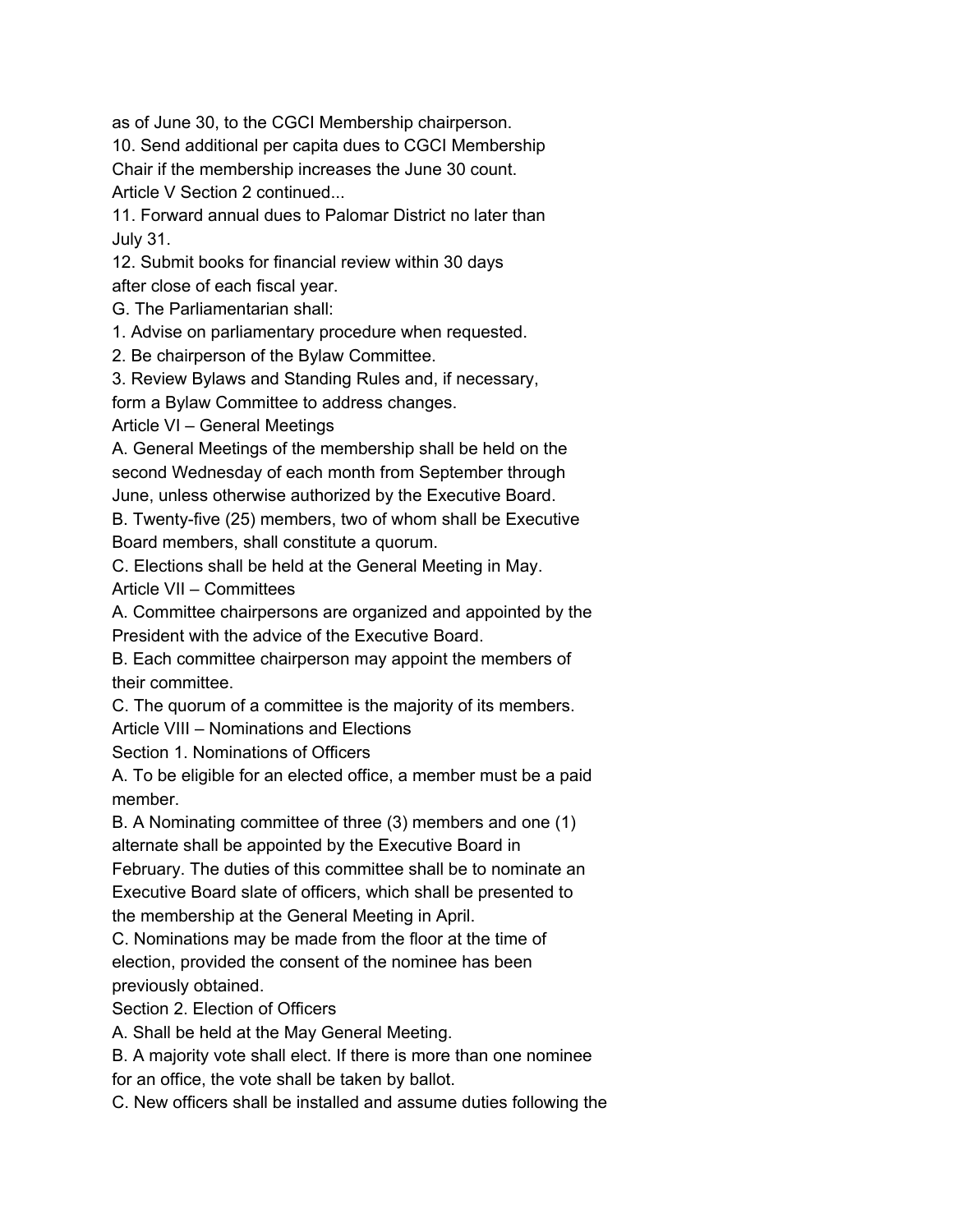June General Meeting.

Article VIII continued...

Section 3. Vacancies

A. A vacancy in any office, other than the office of President, shall be filled by an appointment made by the President and with approval by the Executive Board.

B. In the event of a vacancy in the office of President, the First Vice-President shall become President and the office of First Vice President shall be filled by a special election.

Article IX – Budget and Finance

Section 1. The club shall retain a financial reserve of one (1) year expenditure, to be reevaluated each year by the Budget Committee. Section 2. Budget Committee

A. A budget committee shall be comprised of the Treasurer as chairperson, the newly elected Executive Board and Committee Chairs.

B. This committee will prepare a proposed budget before August 15.

C. The Budget Committee shall place adequate funds in the miscellaneous fund to be used discretionally by the Executive Board.

Section 3. The Budget

A. Income includes monies obtained through dues and all other means.

B. Expenses include all operating costs.

Section 4. Budget Review Procedure

After the proposed budget has been reviewed by the

Executive Board, it will be distributed to the members seven (7) days prior to the September General Meeting for membership approval. Section 5. Finance

A. Restricted Funds (i.e. grants, gifts, donations)

A sub-committee of the Budget Committee shall address

distribution of restricted funds.

B. Non-Allocated Income

1. The General Membership will have the opportunity to suggest,

in writing, possible spending of additional income in

accordance with the club's objectives.

2. A sub-committee of the Budget Committee shall review

members suggestions, develop a plan and procedure for presentation to the membership.

3. The General Membership will vote, in writing, on the presented projects/expenses at the following General Meeting.

Article IX continued...

Section 6. General Membership Vote of Expenses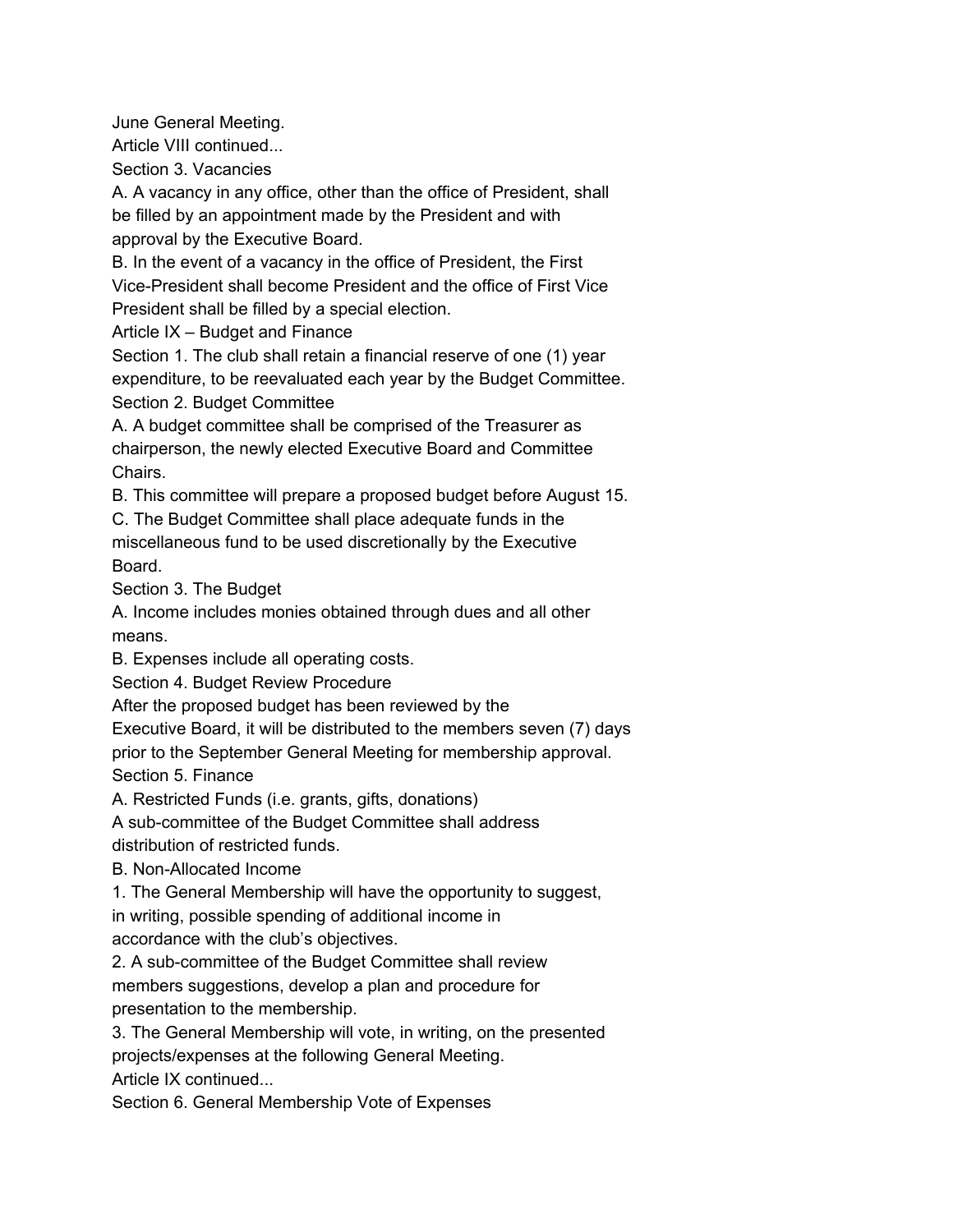Should expenses exceed the budgeted amount, the Treasurer shall alert the Board of an overage. Upon the Board's motion the membership must be informed at the next General Meeting. A majority vote of the membership must approve the motion for payment.

Article  $X -$  Dissolution of the Club

Upon dissolution of the club, any assets remaining after payment of all debts and liabilities shall be distributed by the remaining membership to any garden related nonprofit public benefit organization which is organized and operated for benevolent purposes and which has established its tax exempt status under Section 501(c)(3) of the Internal Revenue Code.

Article XI – Parliamentary Authority

ROBERT'S RULES OF ORDER NEWLY REVISED, current edition, shall govern the proceedings of this club in all cases not provided for in these Bylaws.

Article XII – Amendment to the Bylaws Requirements to be exempt as an Organization described in Section 501(c)(3) of the Internal Revenue Code

Section 1.

Said organization is organized exclusively for charitable, educational, or scientific purposes, including, for such purposes, the making of distributions to organizations that qualify under Section 501(c)(3) of the Internal Revenue Code, or the corresponding section of any future federal tax code. Section 2.

No part of the net earnings of the organization shall inure to the benefit of, or be distributable to its members, trustees, officers, or other private persons, except that the organization shall be authorized and empowered to pay reasonable compensation for services rendered and to make payments and distributions in furtherance of the purposes set forth in the purpose clause hereof. Article XII continued...

Section 3.

No substantial part of the activities of the organization shall be the carrying on of propaganda, or otherwise attempting to influence legislation, and the organization shall not participate in, or intervene in (including the publishing or distribution of statements) any political campaign on behalf of or in opposition to any candidate for public office.

Section 4.

Notwithstanding any other provision of these articles, the organization shall not carry on any other activities not permitted to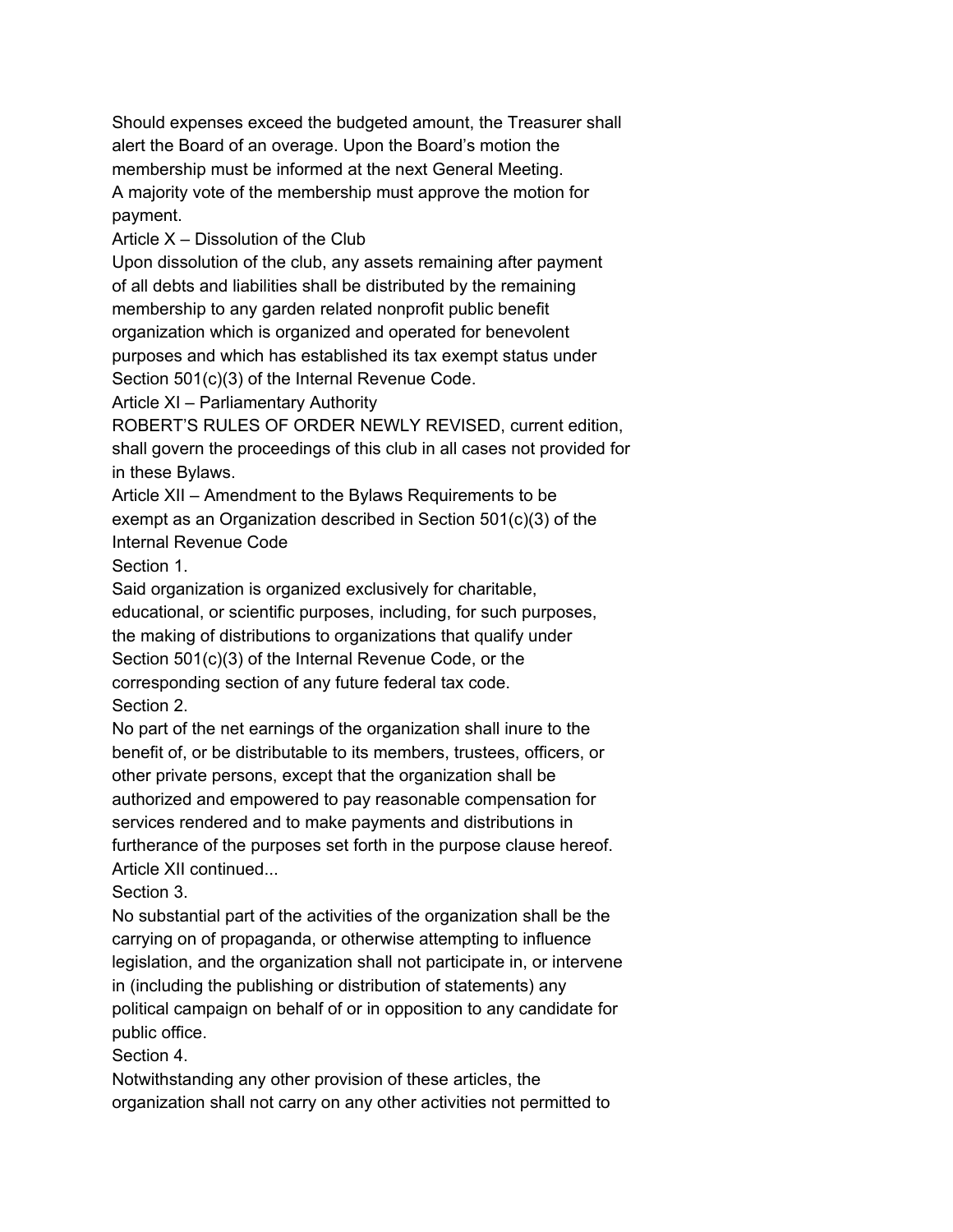be carried on (a) by an organization exempt from federal income tax under Section 501(c)(3) of the Internal Revenue Code, or the corresponding section of any future federal tax code, or (b) by an organization, contributions to which are deductible under Section 170(c)(2) of the Internal Revenue Code, or the corresponding section of any future federal tax code. Section 5.

Upon the dissolution of the organization, assets shall be distributed for one or more exempt purposes within the meaning of Section 501(c)(3) of the Internal Revenue Code, or the corresponding sec tion of any future federal tax code, or shall be distributed to the federal government, or to a state or local government, for a public purpose. Any such assets not so disposed of shall be disposed of by a Court of Competent Jurisdiction of the county in which the principal office of the organization is then located, exclusively for such purposes or to such organization or organizations, as said Court shall determine, which are organized and operated exclusively for such purposes.

Article XIII – Amendments

Section 1. Procedure

Proposed Bylaws will be distributed a minimum of ten (10) days before a General Meeting. After discussion by the membership, the Bylaw Committee will reconvene to incorporate any concerns expressed by the membership. The updated Bylaws will be distributed a minimum of ten (10) days prior to and presented at the next General Meeting. A vote of two-thirds (2/3) of the members present at this General Meeting is needed to pass the revised document.

Section 2. Documentation

A record of dates of bylaw changes will be kept with these documents.

\*Bylaws were amended on June 13, 2018, see minutes for exact changes.

## POWAY VALLEY GARDEN CLUB

Standing Rules

1. District Expenses: The club shall pay for the Presidents' lunch at Palomar District meetings.

2. The club shall make donations to Penny Pines according to the amount budgeted.

3. General Meeting Agendas: Refreshments 9:00 a.m., Business